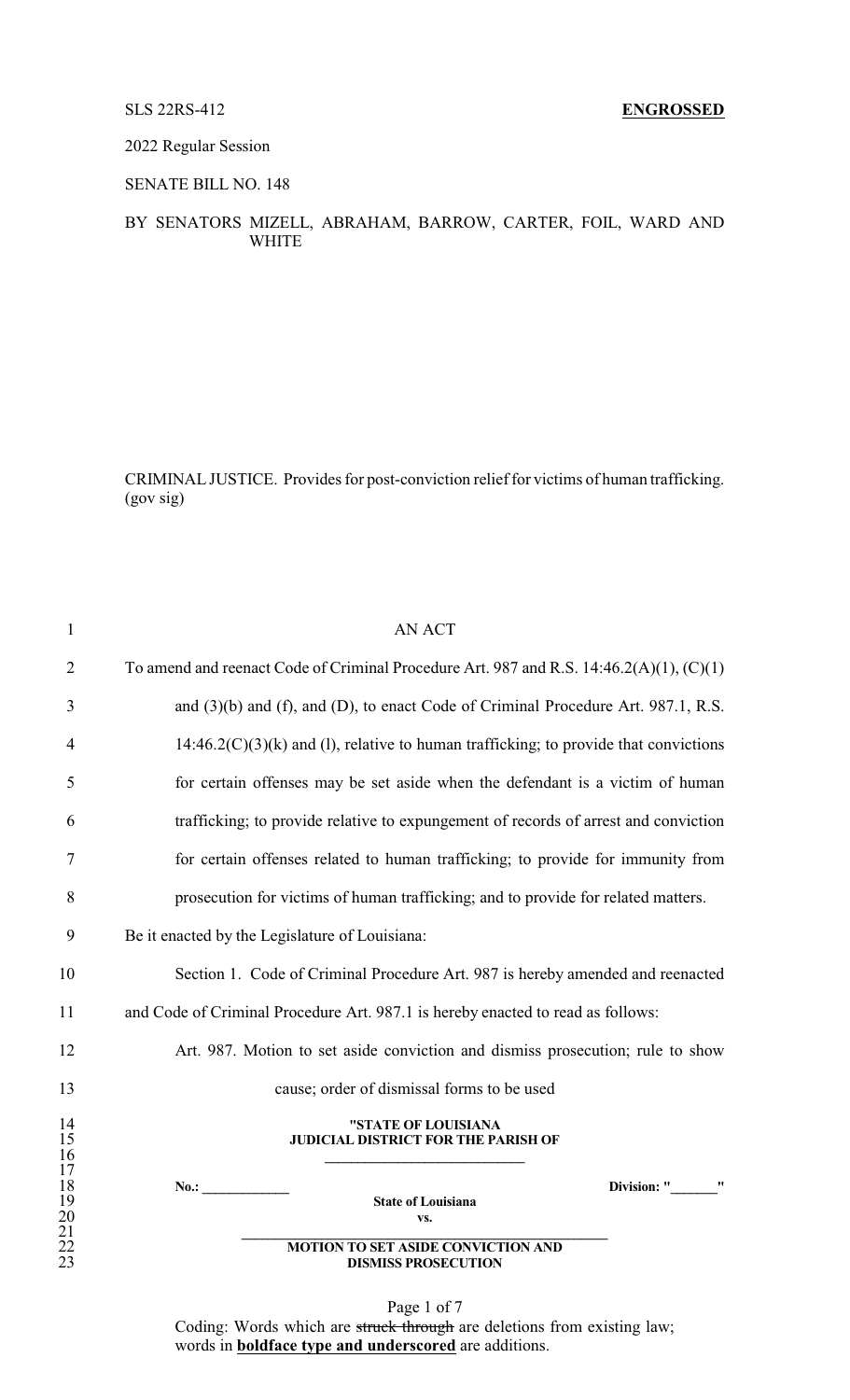## **SLS 22RS-412**

| <b>ENGROSSED</b> |  |
|------------------|--|
| SB NO. 148       |  |

| 1                                                    |                | NOW INTO HONORABLE COURT, comes                            |                                                                                                        |
|------------------------------------------------------|----------------|------------------------------------------------------------|--------------------------------------------------------------------------------------------------------|
| 2                                                    | $\Box$         | Defendant, OR                                              |                                                                                                        |
| 3                                                    | $\Box$         | Defendant through undersigned Counsel,                     |                                                                                                        |
| $\overline{4}$                                       |                |                                                            | who moves that the conviction pursuant to Louisiana Code of Criminal Procedure                         |
| 5                                                    | $\Box$         | Article 894(B) Misdemeanors, OR                            |                                                                                                        |
| 6                                                    | $\Box$         | Article 893(E) Felonies, OR                                |                                                                                                        |
| 7                                                    | $\Box$         | <b>Article 987.1 Offenses related to human trafficking</b> |                                                                                                        |
| 8                                                    |                |                                                            | in the above numbered case be set aside and that the prosecution dismissed in accordance with the Code |
| 9                                                    |                | of Criminal Procedure in that:                             |                                                                                                        |
| 10                                                   | $\Box$         |                                                            | the The period of the deferred sentence has run and petitioner has successfully completed the          |
| 11                                                   |                | terms of his probation., OR                                |                                                                                                        |
| 12                                                   | $\Box$         |                                                            | The defendant was convicted of an offense related to human trafficking.                                |
| 13                                                   |                |                                                            |                                                                                                        |
| 14                                                   |                | The mover is further identified below:                     |                                                                                                        |
| 15                                                   |                | <b>DOCKET NUMBER:</b>                                      |                                                                                                        |
| 16                                                   | <b>CHARGE:</b> |                                                            |                                                                                                        |
| 17                                                   |                | DATE OF ARREST:                                            |                                                                                                        |
| 18                                                   |                | ARRESTING AGENCY:                                          | the control of the control of the control of                                                           |
| 19                                                   |                | <b>CITY/PARISH OF ARREST:</b>                              |                                                                                                        |
| 20                                                   |                |                                                            | The Mover prays that, after a contradictory hearing with the District Attorney's Office, the Court     |
| 21                                                   |                |                                                            | order the above numbered case be set aside and that the prosecution dismissed in accordance with the   |
| 22                                                   |                | Code of Criminal Procedure.                                |                                                                                                        |
| 23<br>24                                             |                |                                                            | Respectfully submitted,                                                                                |
| $\frac{25}{26}$<br>26<br>27                          |                |                                                            | Signature of Attorney for Mover/Defendant                                                              |
| $28\,$                                               |                |                                                            | Attorney for Mover/Defendant Name                                                                      |
| 29                                                   |                |                                                            |                                                                                                        |
| $30$<br>$31$<br>$32$<br>$33$<br>$34$<br>$35$<br>$36$ |                |                                                            | Attorney's Bar Roll No.                                                                                |
|                                                      |                |                                                            | <b>Address</b>                                                                                         |
|                                                      |                |                                                            |                                                                                                        |
| $37\,$<br>38                                         |                |                                                            | City, State, ZIP Code                                                                                  |
| 39<br>40                                             |                |                                                            | Telephone Number                                                                                       |
| 41<br>42                                             |                |                                                            |                                                                                                        |
| 43<br>44                                             |                |                                                            | If not represented by counsel:                                                                         |
| 45<br>46                                             |                |                                                            | Signature of Mover/Defendant                                                                           |
| 47<br>48                                             |                |                                                            |                                                                                                        |
| 49<br>50                                             |                |                                                            | Mover/Defendant Name                                                                                   |
| 51                                                   |                |                                                            |                                                                                                        |

Page 2 of 7 Coding: Words which are struck through are deletions from existing law; words in **boldface type and underscored** are additions.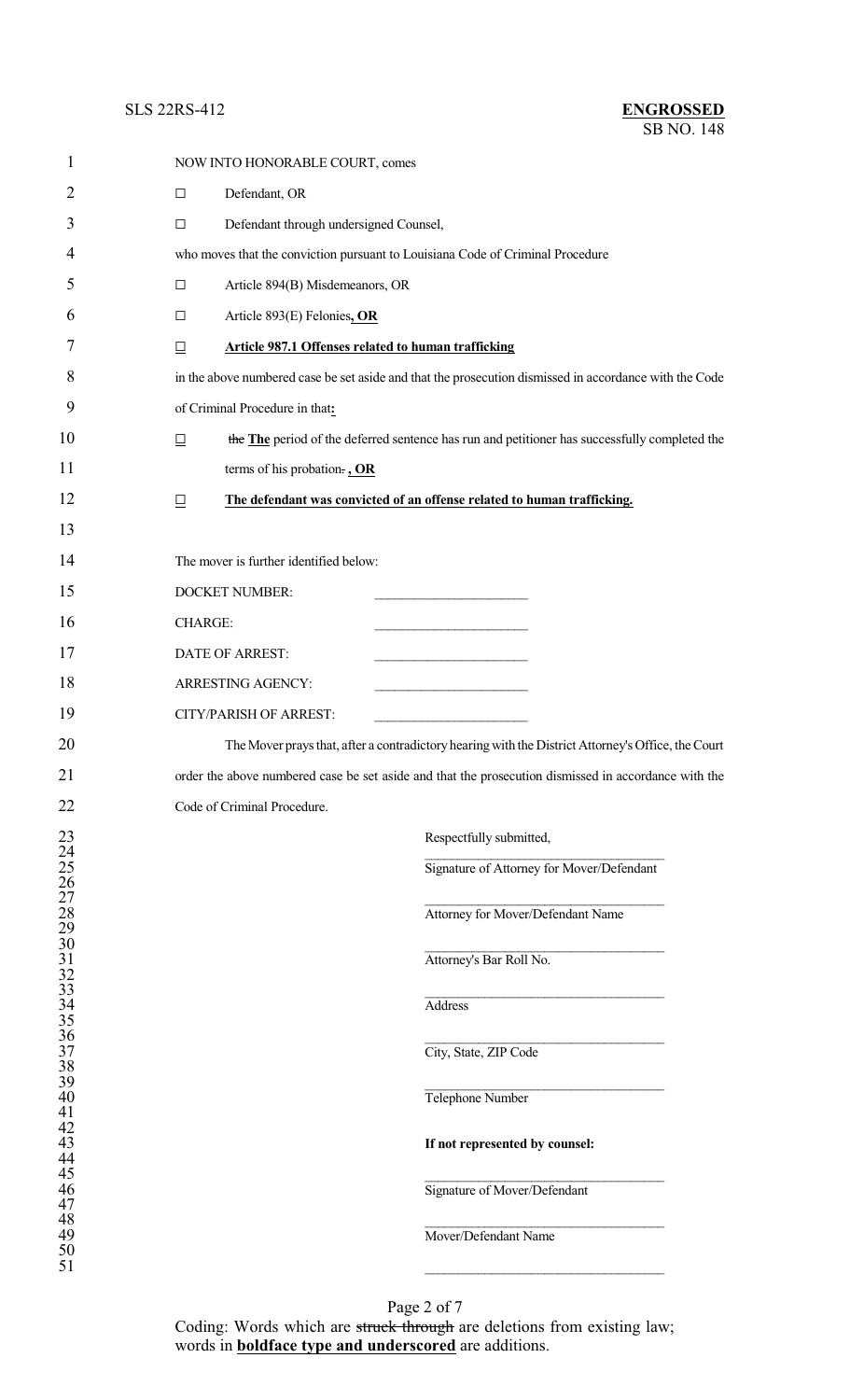| $\mathbf{l}$                                                                 | Address                                                                                                                                                         |
|------------------------------------------------------------------------------|-----------------------------------------------------------------------------------------------------------------------------------------------------------------|
| $\frac{2}{3}$<br>456                                                         | City, State, ZIP Code                                                                                                                                           |
| $\overline{7}$                                                               | Telephone Number                                                                                                                                                |
| 8<br>9<br>10<br>11                                                           | <b>STATE OF LOUISIANA</b><br><b>JUDICIAL DISTRICT FOR THE PARISH OF</b>                                                                                         |
| 12<br>13<br>14<br>15                                                         | Division: " "<br>No.:                                                                                                                                           |
| 16<br>17                                                                     | <b>State of Louisiana</b>                                                                                                                                       |
| 18<br>19<br>20                                                               | VS.                                                                                                                                                             |
| 21<br>22                                                                     | <b>RULE TO SHOW CAUSE</b>                                                                                                                                       |
| 23<br>24                                                                     | IT IS HEREBY ORDERED, that the District Attorney show cause on the day of                                                                                       |
| 25                                                                           | $\ldots$ , 20 $\ldots$ , at $\ldots$ o'clock $\ldots$ why the foregoing motion should not be                                                                    |
| 26                                                                           | granted.                                                                                                                                                        |
| 27                                                                           | THUS ORDERED AND SIGNED this 100 day of 20 to 20 at                                                                                                             |
| 28                                                                           | $\frac{1}{1}$ Louisiana, $\frac{1}{1}$ Louisiana, $\frac{1}{1}$                                                                                                 |
| 29<br>30<br>$31$<br>$32$<br>$33$<br>$34$<br>$35$<br>$36$<br>$37$<br>38<br>39 | <b>JUDGE</b><br>PLEASE SERVE:<br>1.<br>2.<br>Attorney for Defendant and/or Defendant<br><b>STATE OF LOUISIANA</b><br><b>JUDICIAL DISTRICT FOR THE PARISH OF</b> |
| 40<br>41                                                                     |                                                                                                                                                                 |
| 42<br>43                                                                     | Division: " "<br>No.:                                                                                                                                           |
| $\frac{44}{45}$                                                              | <b>State of Louisiana</b>                                                                                                                                       |
| 46<br>47                                                                     | VS.                                                                                                                                                             |
| 48<br>49                                                                     | <b>ORDER OF DISMISSAL</b>                                                                                                                                       |
| 50<br>51                                                                     | Considering the Motion to Set Aside Conviction and Dismiss Prosecution, the hearing conducted                                                                   |
| 52                                                                           | on the representation of the State of Louisiana of its consent hereto, and that there is no opposition for any                                                  |
| 53                                                                           | good cause appearing herein;                                                                                                                                    |
| 54                                                                           | IT IS ORDERED, ADJUDGED AND DECREED that this conviction is set aside and the                                                                                   |
| 55                                                                           | prosecution dismissed for purposes of expungement.                                                                                                              |
| 56                                                                           | THUS ORDERED AND SIGNED this ______ day of ________________, 20 ____ at                                                                                         |
| 57                                                                           | , Louisiana.                                                                                                                                                    |

Page 3 of 7 Coding: Words which are struck through are deletions from existing law; words in **boldface type and underscored** are additions.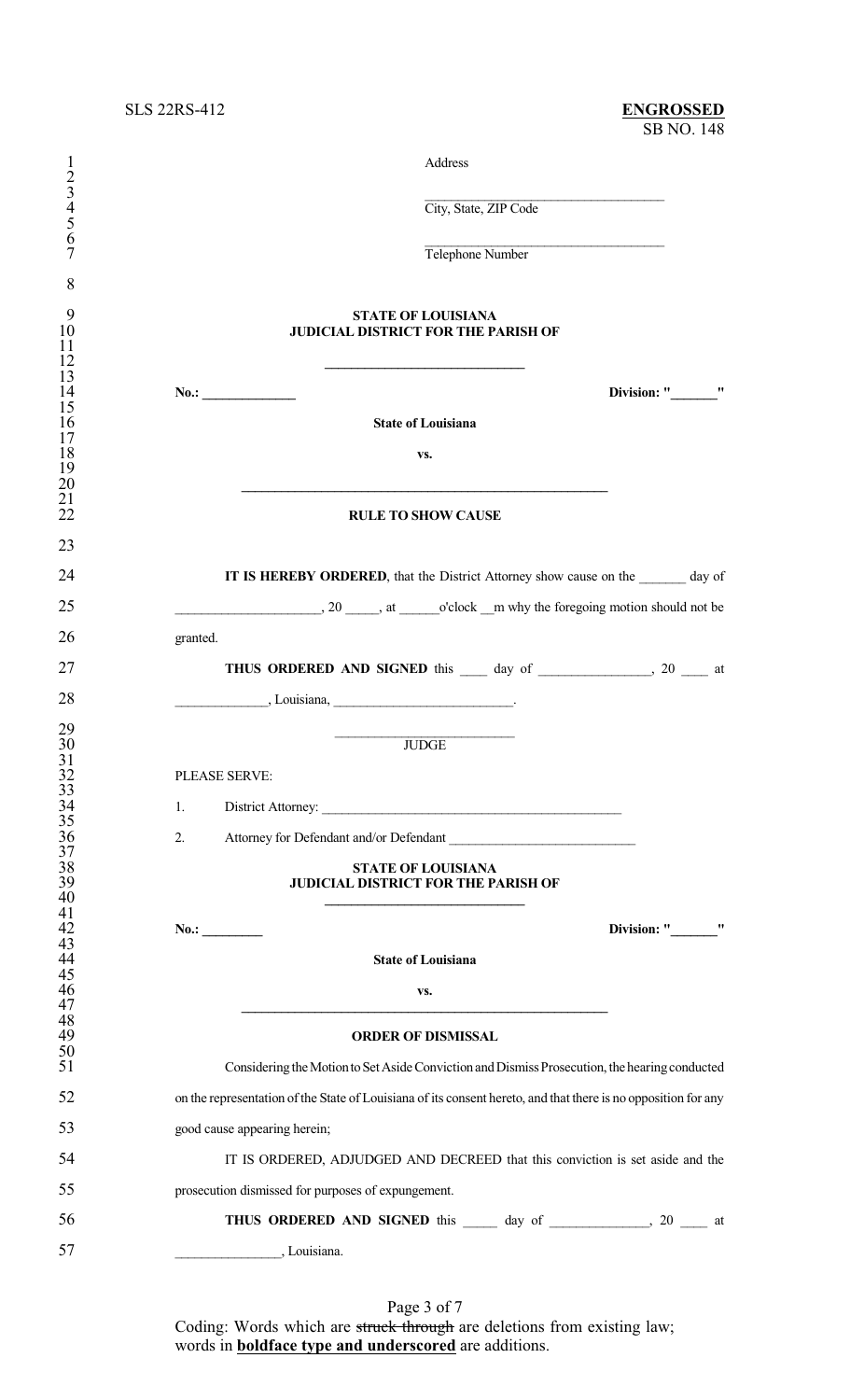|                                     | <b>JUDGE</b>                                                                        |
|-------------------------------------|-------------------------------------------------------------------------------------|
| $\frac{1}{2}$<br>$\frac{3}{4}$<br>5 | <b>PLEASE SERVE:</b>                                                                |
| 6                                   | 1.                                                                                  |
| $\overline{7}$<br>8                 | 2.                                                                                  |
| 9                                   | Art. 987.1. Motion to set aside conviction of certain offenses related to human     |
| 10                                  | trafficking; expungement and sealing of record of arrest and                        |
| 11                                  | conviction                                                                          |
| 12                                  | A. A motion to set aside a conviction pursuant to the provisions of this            |
| 13                                  | Article may be filed and served upon the district attorney at any time following    |
| 14                                  | a conviction involving the offenses of prostitution pursuant to R.S. 14:82,         |
| 15                                  | prostitution by massage pursuant to R.S. 14:83.3 or 83.4, crime against nature      |
| 16                                  | pursuant to R.S. 14:89, or crime against nature by solicitation pursuant to R.S.    |
| 17                                  | 14:89.2, or any other nonviolent offense, when the defendant's participation in     |
| 18                                  | the offense was a result of having been a victim of human trafficking under R.S.    |
| 19                                  | 14:46.2, trafficking of children for sexual purposes under R.S. 14:46.3, or a       |
| 20                                  | victim of a severe form of trafficking under the federal Trafficking Victims        |
| 21                                  | Protection Act, 22 U.S.C. 7101 et seq.                                              |
| 22                                  | B. The motion shall be in writing, shall describe the supporting evidence           |
| 23                                  | with particularity, and shall include copies of any documents showing that the      |
| 24                                  | defendant is entitled to relief under this Article.                                 |
| 25                                  | C. The motion shall not be denied without a contradictory hearing unless            |
| 26                                  | it appears on the face of the motion that, as a matter of law, the defendant is not |
| 27                                  | entitled to the relief sought.                                                      |
| 28                                  | D. The court shall grant the motion if it finds by a preponderance of the           |
| 29                                  | evidence that the violation was a result of the defendant having been a victim      |
| 30                                  | of human trafficking. Documentation of the defendant's status as a victim of        |
| 31                                  | human trafficking provided by a federal, state, or local government agency shall    |
| 32                                  | create a presumption that the defendant's conviction was obtained as a result       |
| 33                                  | of having been a victim of human trafficking. However, such documentation           |
| 34                                  | shall not be required to grant a motion under this Article.                         |

Page 4 of 7

Coding: Words which are struck through are deletions from existing law; words in **boldface type and underscored** are additions.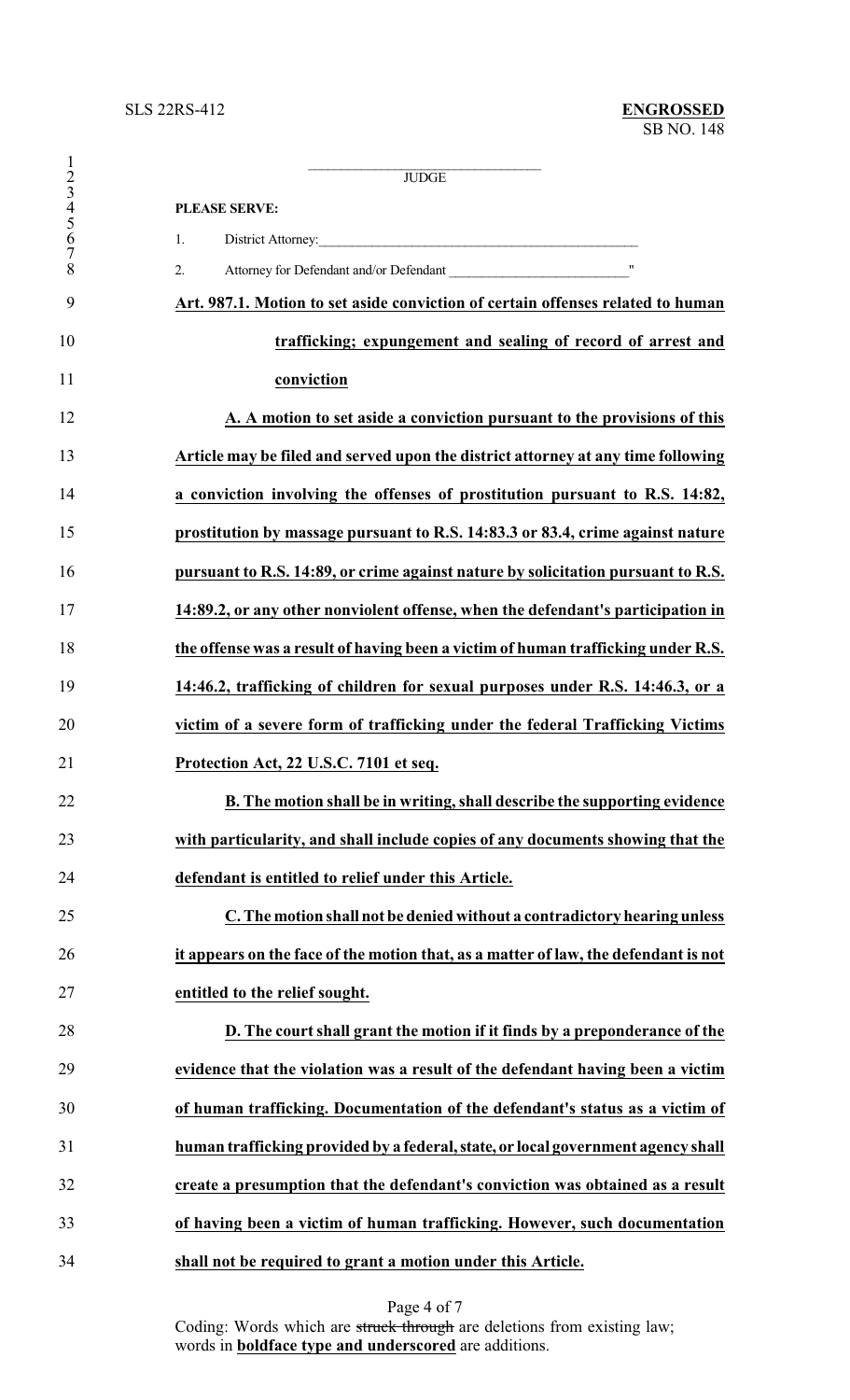| $\mathbf{1}$   | E. If the motion is granted, the court shall order the expungement and                   |
|----------------|------------------------------------------------------------------------------------------|
| $\overline{2}$ | sealing, without cost to the defendant, of the record of arrest and conviction.          |
| 3              | The court shall further order that copies of all records and files related to the        |
| $\overline{4}$ | defendant's arrest, citation, investigation, charge, conviction, probation, and          |
| 5              | sentence for the offense be provided to the defendant without cost.                      |
| 6              | Section 2. R.S. 14:46.2(A)(1), (C)(1) and (3)(b) and (f), and (D) are hereby amended     |
| 7              | and reenacted and R.S. $14:46.2(C)(3)(k)$ and (1) are hereby enacted to read as follows: |
| 8              | §46.2. Human trafficking                                                                 |
| 9              | A. It shall be unlawful:                                                                 |
| 10             | $(1)(a)$ For any person to knowingly recruit, harbor, transport, provide, solicit,       |
| 11             | receive, isolate, entice, obtain, patronize, procure, purchase, hold, restrain,          |
| 12             | induce, threaten, subject, or maintain the use of another person through fraud,          |
| 13             | force, or coercion to provide services or labor.                                         |
| 14             | (b) For any person to knowingly recruit, harbor, transport, provide, solicit,            |
| 15             | sell, purchase, patronize, procure, hold, restrain, induce, threaten, subject,           |
| 16             | receive, isolate, entice, obtain, or maintain the use of a person under the age of       |
| 17             | twenty-one years for the purpose of engaging in commercial sexual activity               |
| 18             | regardless of whether the person was recruited, harbored, transported, provided,         |
| 19             | solicited, sold, purchased, received, isolated, enticed, obtained, or maintained         |
| 20             | through fraud, force, or coercion. It shall not be a defense to prosecution for a        |
| 21             | violation of the provisions of this Subparagraph that the person did not know the age    |
| 22             | of the victim or that the victim consented to the prohibited activity.                   |
| 23             | $\ast$<br>$\ast$<br>$\ast$                                                               |
| 24             | C. For purposes of this Section:                                                         |
| 25             | (1) "Commercial sexual activity" means any sexual act performed or                       |
| 26             | conducted when anything of value has been given, promised, or received by any            |
| 27             | person, directly or indirectly, including the production of pornography.                 |
| 28             | $\ast$<br>∗<br>∗                                                                         |
| 29             | (3) "Fraud, force, or coercion" shall include but not be limited to any of the           |

Page 5 of 7 Coding: Words which are struck through are deletions from existing law; words in **boldface type and underscored** are additions.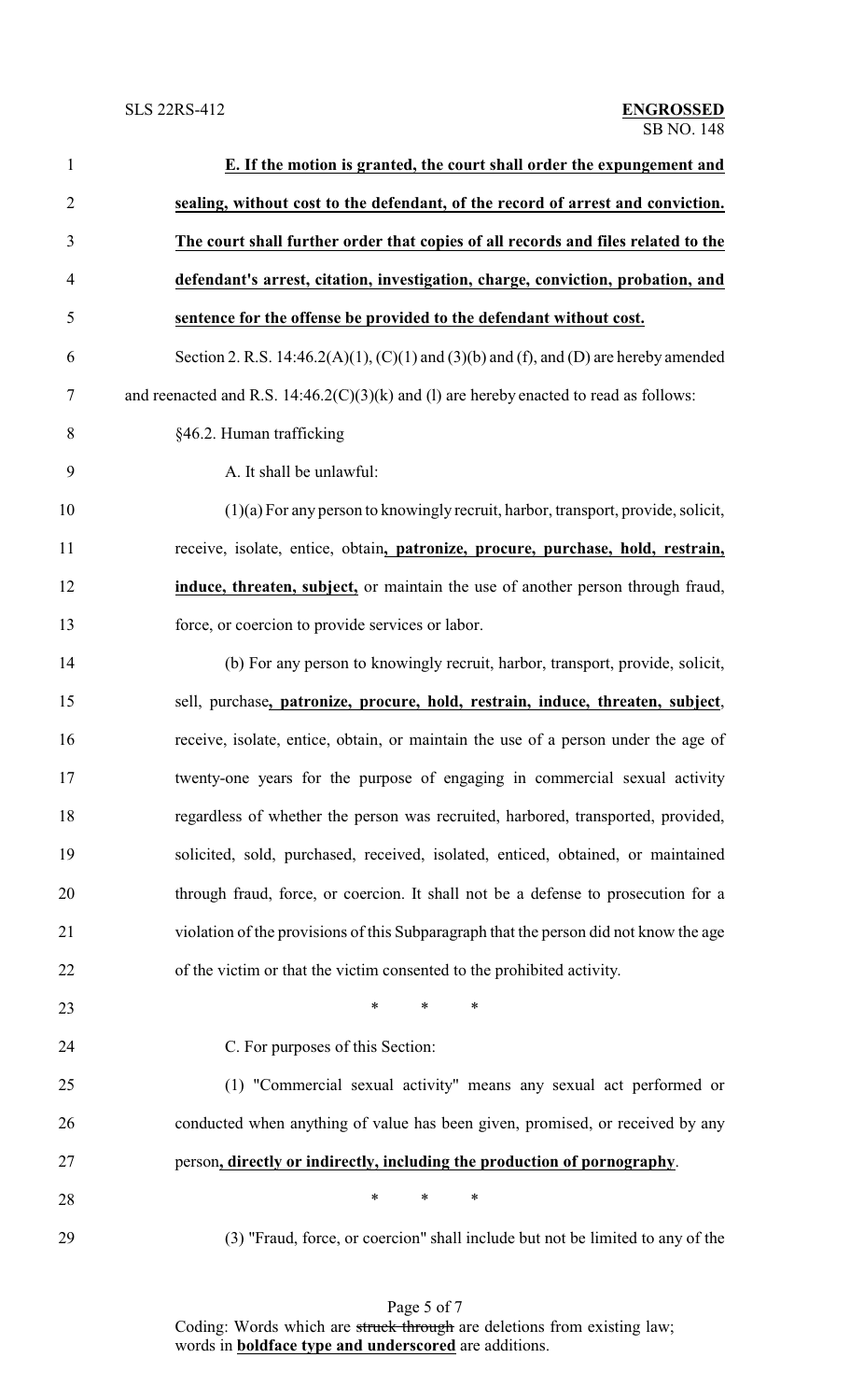| $\mathbf{1}$   | following:                                                                                                                    |
|----------------|-------------------------------------------------------------------------------------------------------------------------------|
| $\overline{2}$ | $*$<br>$*$ and $*$<br>∗                                                                                                       |
| 3              | (b) Physically restraining, <i>isolating, confining</i> , or threatening to physically                                        |
| 4              | restrain, <i>isolate</i> , or confine another person.                                                                         |
| 5              | $\ast$<br>$\ast$<br>$\ast$                                                                                                    |
| 6              | (f) The actual or threatened destruction, concealment, removal, withholding,                                                  |
| 7              | confiscation, or possession of any actual or purported passport or other immigration                                          |
| 8              | document, or any other actual or purported government identification document, of                                             |
| 9              | another person.                                                                                                               |
| 10             | $\ast$<br>$*$ $*$<br>$\ast$                                                                                                   |
| 11             | (k) Exposing or threatening to expose any fact or information that would                                                      |
| 12             | subject an individual to criminal or immigration proceedings.                                                                 |
| 13             | (I) Causing or threatening to cause financial harm to an individual or                                                        |
| 14             | using financial control over an individual.                                                                                   |
| 15             | $\ast$<br>$\ast$<br>∗                                                                                                         |
| 16             | D. It shall not be a defense to prosecution for a violation of this Section that                                              |
| 17             | the person being recruited, harbored, transported, provided, solicited, received,                                             |
| 18             | isolated, <i>patronized</i> , <i>procured</i> , <i>purchased</i> , <i>enticed</i> , <i>obtained</i> , <i>or maintained is</i> |
| 19             | actually a law enforcement officer or peace officer acting within the official scope                                          |
| 20             | of his duties.                                                                                                                |
| 21             | $*$<br>$*$<br>$\ast$                                                                                                          |
| 22             | Section 3. This Act shall become effective upon signature by the governor or, if not                                          |
| 23             | signed by the governor, upon expiration of the time for bills to become law without signature                                 |
| 24             | by the governor, as provided by Article III, Section 18 of the Constitution of Louisiana. If                                  |
| 25             | vetoed by the governor and subsequently approved by the legislature, this Act shall become                                    |
| 26             | effective on the day following such approval.                                                                                 |